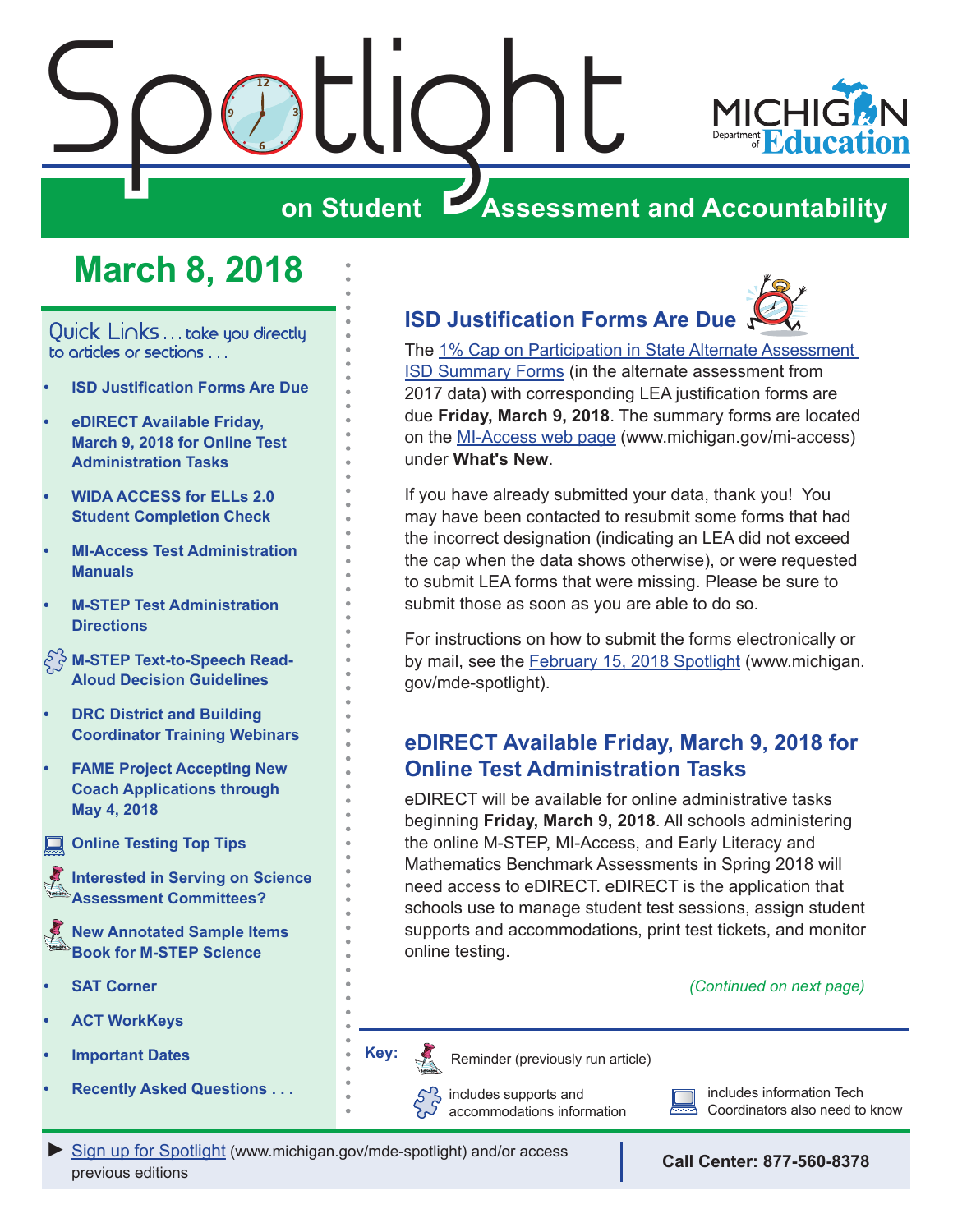<span id="page-1-0"></span>If you need to request access to eDIRECT, directions can be found in the [How do I get Access to eDIRECT?](http://www.michigan.gov/documents/mde/How_do_I_get_access_to_eDIRECT_604305_7.pdf) document on the [Secure Site Training web page \(www.](http://www.michigan.gov/securesitetraining) [michigan.gov/securesitetraining](http://www.michigan.gov/securesitetraining)) under the **Security** section.

For more information about gaining access to eDIRECT, go to the eDIRECT Access for Spring 2018 article on page 2 in the [February 22, 2018 issue of the](http://www.michigan.gov/documents/mde/Spotlight_2-22-18_615004_7.pdf)  [Spotlight](http://www.michigan.gov/documents/mde/Spotlight_2-22-18_615004_7.pdf) ([www.michigan.gov/mde-spotlight\)](http://www.michigan.gov/mde-spotlight).

For information on how to complete tasks within eDIRECT, go to the [eDIRECT web page](https://mi.drcedirect.com) [\(https://](https://mi.drcedirect.com) [mi.drcedirect.com\)](https://mi.drcedirect.com) and select **All Applications** → **General Information** → **Documents**, and then select **Mini-Modules** under **Document Type** to view detailed instructions.

## **WIDA ACCESS for ELLs 2.0 Student Completion Check**

The testing window for WIDA ACCESS for ELLs 2.0 and WIDA Alternate ACCESS for Michigan will end on **Friday, March 23, 2018**. **Districts and schools should ensure that all students scheduled to test have done so by this date.**

To help monitor completion of students testing online, the following report in WIDA AMS can be generated:

- 1. Log in to [WIDA AMS](http://www.wida-ams.us) [\(www.wida-ams.us](http://www.wida-ams.us))
- 2. Click on **Report Delivery** > **Status Reports**
- 3. Select the Administration and District (select the School, if applicable)
- 4. Click on the **Daily Cumulative Student Status Report**

This report is an Excel document that allows a district or school to sort by Testing Status and isolate the

students who are Completed, In Progress, or Not Started by each domain. This report is in real time.

This report can be compared to your school roster to ensure that all students have completed their online tests. Tests that have a status of **In Progress** or **Completed** at the close of the testing window will be included in final scoring and reporting. Tests that have a status of **Not Started** will not be included; however, these could represent students who were initially set up in test sessions and are no longer enrolled or completed the paper version of WIDA ACCESS for ELLs 2.0.

For questions about how to access this report, please contact **DRC Customer Support** with any questions at [WIDA@DataRecognitionCorp.com](mailto:WIDA%40DataRecognitionCorp.com?subject=) or 1-877-560-8378, Option 5.

## **MI-Access Test Administration Manuals**

The MI-Access Test Administration Manuals (TAMs) are now available on the [MI-Access web page](http://www.michigan.gov/mi-access) ([www.michigan.gov/mi-access\)](http://www.michigan.gov/mi-access) under the **Current Assessment Administration** section. The manuals provide administration information for District Coordinators, Building Coordinators, and Assessment Administrators who are responsible for MI-Access administrations.

The TAMs have several changes this year –

- There is one TAM for Functional Independence, which provides details for both online and paper/ pencil test administrations.
- There is a separate TAM that covers both Supported Independence and Participation assessments. This TAM covers the unique features of the P/SI administrations and the process of entering scores into the online Answer Document.

*(Continued on next page)*

**Call Center: 877-560-8378** (select appropriate option) for assistance with assessment or accountability issues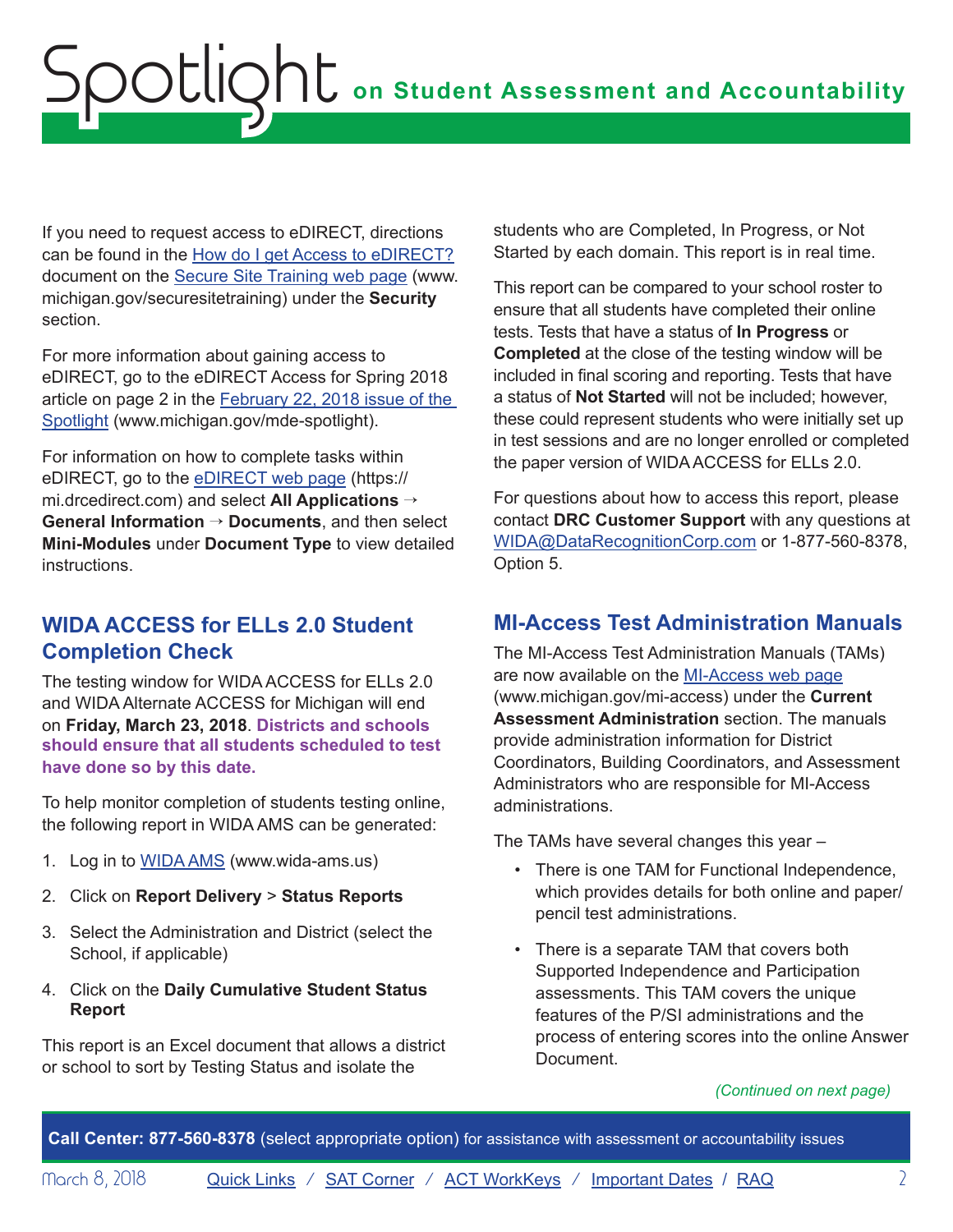<span id="page-2-0"></span>• Each TAM is divided into sections based on role: District Coordinator, Building Coordinator, and Assessment Administrator.

All staff involved in the MI-Access administration should read and know the policies, procedures, and guidelines documented in the TAMs to ensure a valid, equitable, and trouble-free administration. Please note that the TAMs are only available online.

## **M-STEP Test Administration Directions**

The Spring 2018 M-STEP Test Administration Directions are now available on the [M-STEP web](www.michigan.gov/mstep)  [page](www.michigan.gov/mstep) [\(www.michigan.gov/mstep](www.michigan.gov/mstep)) under the **Current Assessment Administration** section. The link [Test](https://www.michigan.gov/mde/0,4615,7-140-22709_70117-363349--,00.html)  [Directions, Spring 2018](https://www.michigan.gov/mde/0,4615,7-140-22709_70117-363349--,00.html) will open the Test Directions page, which includes both paper/pencil and online Test Directions. All test administration directions are grade-specific. As a reminder, use of the M-STEP Test Administration Manual and the Test Directions are required for a successful, standardized administration of the statewide assessment. Test Directions **must** be followed and read verbatim.

## $\sqrt[S]{\ }$  M-STEP Text-to-Speech Read-Aloud **Decision Guidelines**

The Office of Educational Assessment and Accountability (OEAA) has created a checklist to help determine which students (both students with and without disabilities) may need text-to-speech (TTS) or the read-aloud Designated Support or Accommodation for the M-STEP assessments. Educators can keep this checklist up to date in a student's permanent record file so it can be used to assist in making the best possible assessment decisions from year to year.

The intent of the checklist is not that all boxes must be checked to utilize the support, however a

preponderance of evidence should exist rather than a few marks in boxes for the student to be provided this level of support. The [Text-to-Speech and Read-Aloud](http://www.michigan.gov/documents/mde/TTS_and_Read-Aloud_Decision_Guidelines_612630_7.pdf)  [Decision Guidelines for M-STEP checklist](http://www.michigan.gov/documents/mde/TTS_and_Read-Aloud_Decision_Guidelines_612630_7.pdf) as well as the [Supports and Accommodations Table](http://www.michigan.gov/documents/mde/M-STEP_Supports_and__Accommodations_Table_477120_7.pdf) are located on the [M-STEP web page \(www.michigan.gov/mstep\)](www.michigan.gov/mstep) under the **Student Supports and Accommodations** section.

## **DRC District and Building Coordinator Training Webinars**

District and Building Coordinator Training Webinars for the online administration of the Spring 2018 assessments—M-STEP, MI-Access, and Early Literacy and Mathematics—were held this week. If you were not able to attend any or all of these trainings, you can still access the recordings on DRC's [eDIRECT](https://mi.drcedirect.com)  [web page](https://mi.drcedirect.com) (<https://mi.drcedirect.com>). Go to **All Applications** → **General Information** → Documents and select **Training Presentations & FAQs** under **Document Type**.



## **FAME Project Accepting New Coach Applications through May 4, 2018**

The Formative Assessment for Michigan Educators (FAME) project is entering its eleventh year and is seeking interested educators who would like to lead a local learning team of teachers to explore, implement, and reflect on formative assessment practices in their classrooms. FAME coaches are not expected to be the local expert on the formative assessment process, rather FAME coaches are learners along with their learning team. *(Continued on next page)*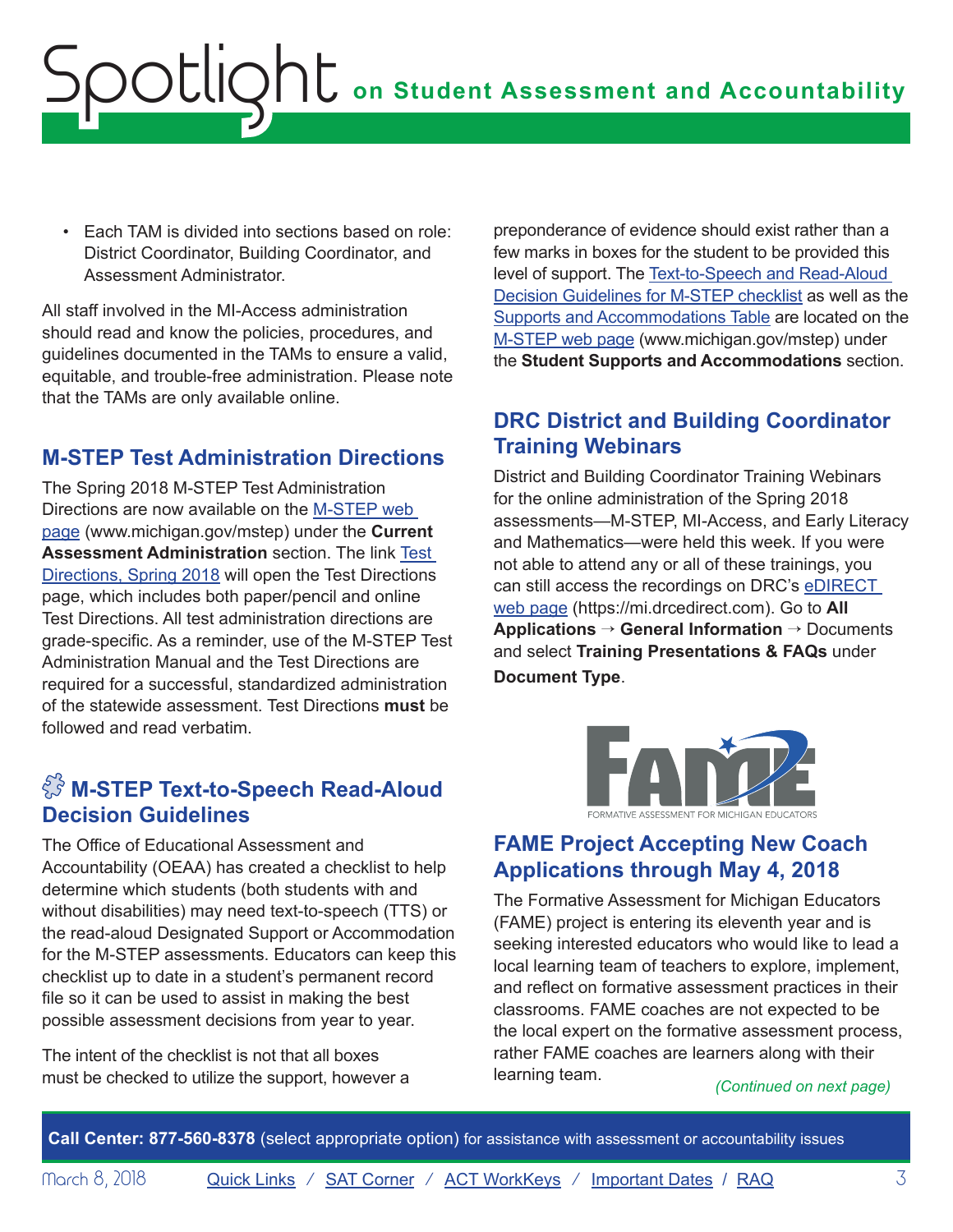<span id="page-3-0"></span>More information on the FAME project and access to the online [2018-19 New FAME Coach application](https://www.surveymonkey.com/r/FAMEnewcoaches) is available on the [MDE Formative Assessment Process](http://www.michigan.gov/formativeassessment)  [page](http://www.michigan.gov/formativeassessment) [\(www.michigan.gov/formativeassessment](http://www.michigan.gov/formativeassessment)) under **What's New**. The deadline to apply is **Friday, May 4, 2018**. If you have any questions, contact Kimberly Young, MDE/OEAA at [youngk1@michigan.](mailto:youngk1%40michigan.gov?subject=) [gov](mailto:youngk1%40michigan.gov?subject=) or 517-373-0988.

## **<u></u> Online Testing Top Tips**

With one month until testing, let's quickly review last year's most common problems and solutions.

### **First, things you can fix in advance – for Technology Coordinators:**

- Technology Coordinators should keep test content up to date on your Testing Site Manager (TSM) or Central Office Services (COS). If updating fails repeatedly, check and update the time on your server. Server time should be within 30 seconds of time.gov. If the TSM/COS is always online, updates will happen automatically, but you may need to push the button the morning of testing if servers will be down for spring break.
- When updating test content on your TSM or COS, you probably want all the boxes checked for audio and video. Students with audio accommodations will need that downloaded, or they will see a "TSM Connection Error."
- Chromebooks should have their keyboards set to the standard "US keyboard." This is available under Settings – Keyboard Settings. Quotation marks and apostrophes do not work under the "US international keyboard." (If this is a problem after testing starts, you can change the keyboard by clicking outside the text box and pressing CTRL-SHIFT-SPACE BAR.)

• DRC recommends turning off operating system updates during testing. You would not want a forced restart mid-M-STEP.

### **Reminders for during testing – for District and Building Coordinators (and Technology Coordinators):**

- Restarting a computer fixes most problems.
- If a student is having trouble logging into a test, click "Back" or restart INSIGHT and make sure to click the correct test login. Students occasionally click the Online Tools Training or the wrong test. Watch for yellow text indicating which test they are trying to log into. Students also mistype their usernames and passwords, so give that another try or type it for them.
- If a student is having trouble with apostrophes or quotation marks on a Chromebook, make sure their keyboard is set to the standard "US keyboard" ("INTL" in the lower-right corner is bad). If this was not done before opening INSIGHT, they can click outside of the writing input area and select CTRL-SHIFT-SPACE BAR to change the keyboard.
- If a question has a grayed-out "Next" button, the student probably has an invalid answer – for example, an incomplete two-part question or a "select two" with one or three selected.
- If a student has a math question with a pyramid in the answer box, the student was holding down the fraction button. That "pyramid" is a fraction in a fraction in a fraction . . . . Just delete the answer and start over without holding down the fraction button.

#### *(Continued on next page)*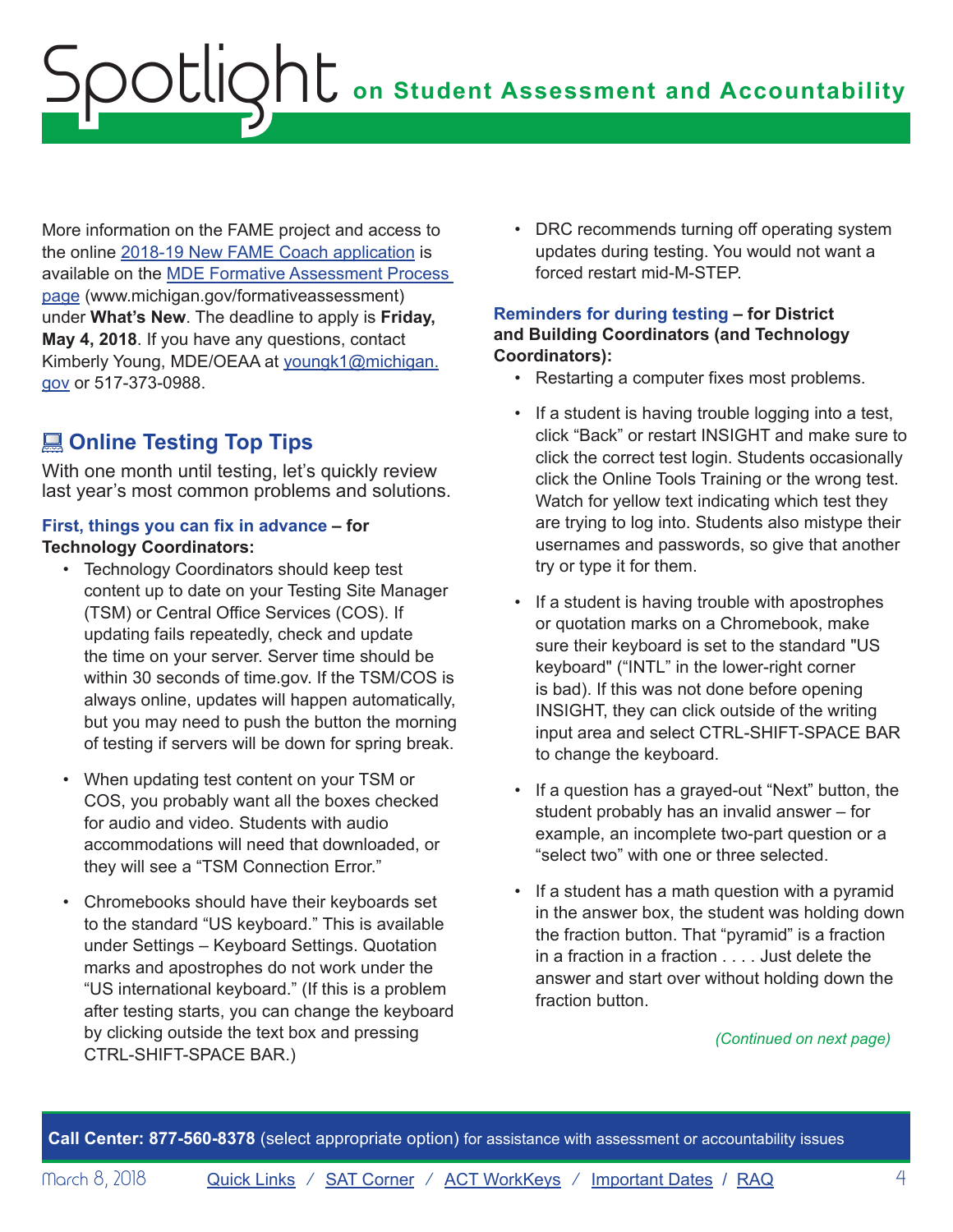## <span id="page-4-0"></span>**ONE** on Student Assessment and Accountability octlic

- If you receive a plugin error when starting INSIGHT, please restart INSIGHT and/or the computer. The error usually goes away with a retry or two, and you are set once you log in.
- If a student is missing audio buttons for their accommodations, or has audio buttons for accommodations they should not have, there is likely a mistake in the accommodations set in eDIRECT. Pause and exit the test, change the accommodations in eDIRECT, and have the student log back in.
- If you receive a "TSM Connection Error" with an error message of "Failed to load content" mentioning TTS, MP3, or anything else audiorelated, the problem is probably that the audio portion of the test was not downloaded on the Testing Site Manager (TSM). Your Technology Coordinator can check those boxes and download the audio content.
- If a student receives a message about "unsent responses" at login, probably after a pause or disconnect, the problem is that answers are being saved on the TSM due to a dropped connection. The software pushes those automatically every 15 minutes once the connection is restored, or your Technology Coordinator can push them manually.
- Please write down the error message on the screen before calling your local tech support or DRC. That will be one of the first questions they ask.
- If a student is having repeated issues with technology, pause and exit. You can seek help and then resume testing. If the test is already completed and submitted before you report the problem, the test is already completed and submitted.

## Reminders **Interested in Serving on Science Assessment Committees?**

The Office of Educational Assessment and Accountability (OEAA) is looking for science educators interested in being a part of the state assessment development process. Participation on the committees includes thorough training in content and instruction in using the Michigan Item Bank System (online repository for clusters, items, stimuli, and contexts).

For more information, see the article in the [March 1](http://www.michigan.gov/documents/mde/Spotlight_3-1-18_616023_7.pdf)  [Spotlight](http://www.michigan.gov/documents/mde/Spotlight_3-1-18_616023_7.pdf). Or you can apply through the **Assessment** [Committee Participation Application](http://www.cvent.com/surveys/Questions/IDConfirm.aspx?s=06002a4e-c578-417d-807f-542787fad180) located on the [M-STEP web page](www.michigan.gov/mstep) [\(www.michigan.gov/mstep](www.michigan.gov/mstep)) under **Professional Development**.

## Reminders **New Annotated Sample Items Book for M-STEP Science**

The [Spring 2018 M-STEP Science Annotated Sample](http://www.michigan.gov/documents/mde/2018_M-STEP_Annotated_Sample_Items_test_614886_7.pdf)  [Item Set](http://www.michigan.gov/documents/mde/2018_M-STEP_Annotated_Sample_Items_test_614886_7.pdf) is available on the [M-STEP web page \(www.](www.michigan.gov/mstep) [michigan.gov/mstep](www.michigan.gov/mstep)) under **What's New** and **Content Specific Information**.

The M-STEP Science Assessment Annotated Sample Item Set offers details about the item clusters, student response types, correct responses, and related scoring considerations for the included sample item set. For more information, see the article on page 3 of the [February 22, 2018 Spotlight edition](http://www.michigan.gov/documents/mde/Spotlight_2-22-18_615004_7.pdf) [\(www.michigan.](http://www.michigan.gov/mde-spotlight) [gov/mde-spotlight](http://www.michigan.gov/mde-spotlight)).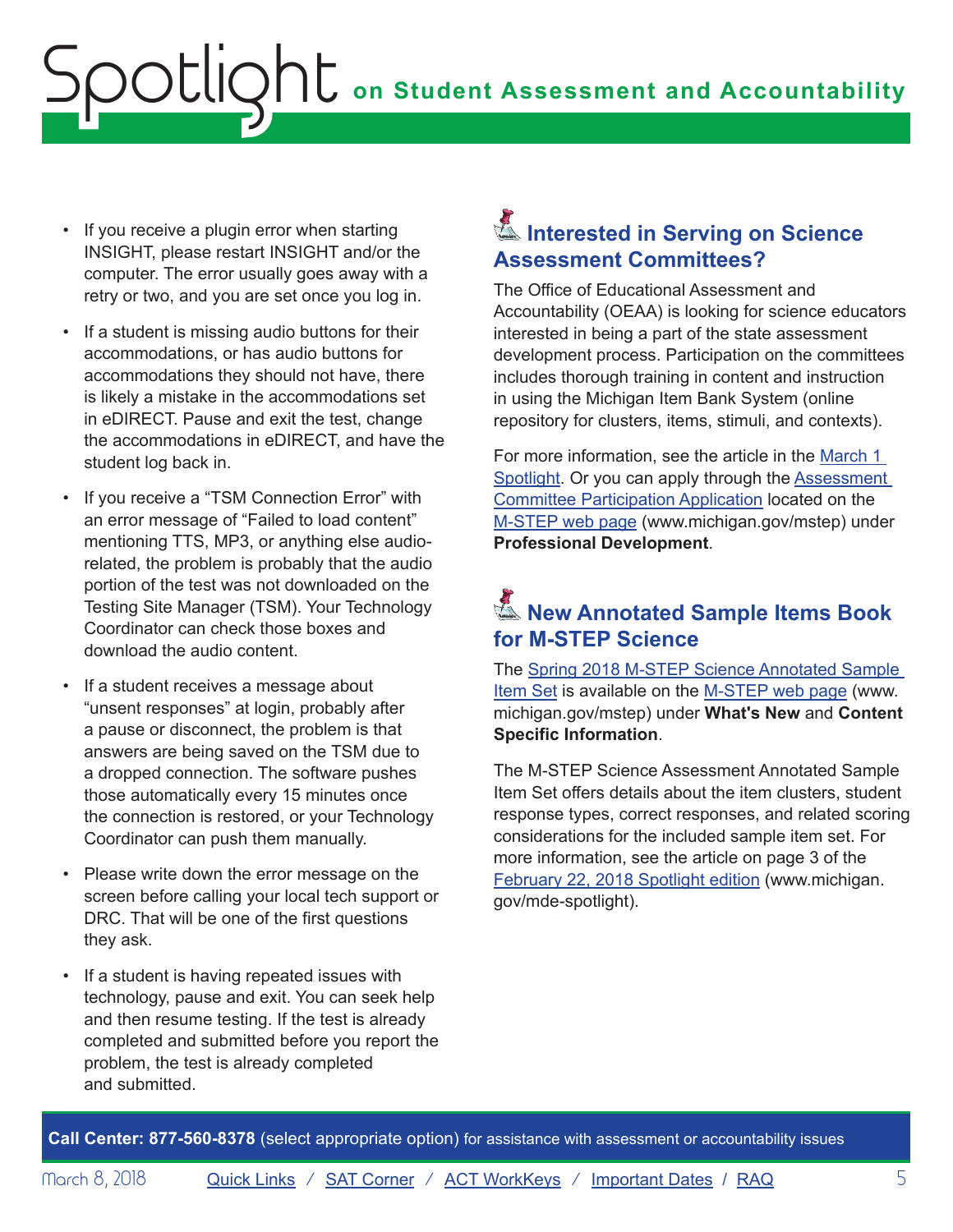## <span id="page-5-1"></span>SAT Corner

<span id="page-5-0"></span>ootlic

 *Information on SAT*™*, PSAT 8/9*™*, and PSAT10*™ *provided by the College Board*

## **Questions about Spring PSAT 8/9, PSAT 10, or SAT?**

- call the Michigan Educator Hotline: 866-870-3127 (select Option 1)
- email [michiganadministratorsupport@](mailto:michiganadministratorsupport%40collegeboard.org?subject=) [collegeboard.org](mailto:michiganadministratorsupport%40collegeboard.org?subject=)

## **Shipments**

Preadministration materials and secure testing materials will arrive the week of **March 19, 2018**. Requests to get materials early cannot be granted. All materials will be addressed to the test supervisor. Please note supervisors will receive numerous boxes and that standard and accommodated materials will likely come separately.

The College Board ships accommodated materials for all students in the pending and approved status in Michigan's contracted grade levels (11th and 12th for SAT). Therefore, you will likely receive extra materials for students you don't plan to test. You will also get materials for a student who has not yet been approved to use those materials, in the event that the approval occurs before test day. The Services for Students with Disabilities (SSD) coordinator must ensure that a student has been approved for accommodations before the accommodations are provided.

## **Nonstandard Administration Report (NAR)**

The NAR for SAT with Essay will be available the week of **March 12, 2018**. The SSD coordinator will receive an email that same week that provides instructions on how to access the NAR.

## **English Learner Supports**

Refer to the [March 1 edition of Spotlight](http://www.michigan.gov/documents/mde/Spotlight_3-1-18_616023_7.pdf) [\(www.](http://www.michigan.gov/mde-spotlight) [michigan.gov/mde-spotlight](http://www.michigan.gov/mde-spotlight)) for information on using English Learner Supports, including translated test directions and word-for-word glossaries. Schools will be required to print the necessary translations, which are available for [SAT](https://collegereadiness.collegeboard.org/sat/k12-educators/sat-school-day/downloads)  [with Essay](https://collegereadiness.collegeboard.org/sat/k12-educators/sat-school-day/downloads), [PSAT 10](https://collegereadiness.collegeboard.org/psat-nmsqt-psat-10/k12-educators/resource-library), and [PSAT 8/9 for 9th grade](https://collegereadiness.collegeboard.org/psat-8-9/k12-educators/resource-library).

## **Upcoming Webinar**

[Register for the Testing Tips webinar](http://www.tinyurl.com/MichiganTestingTips) ([www.tinyurl.](http://www.tinyurl.com/MichiganTestingTips) [com/MichiganTestingTips](http://www.tinyurl.com/MichiganTestingTips)) on **March 21, 2018 from 3:00–4:00PM**. This webinar will cover helpful hints for a successful preadministration session and test day. If you cannot attend the live webinar, register so you can receive the presentation and recording by email after its completion.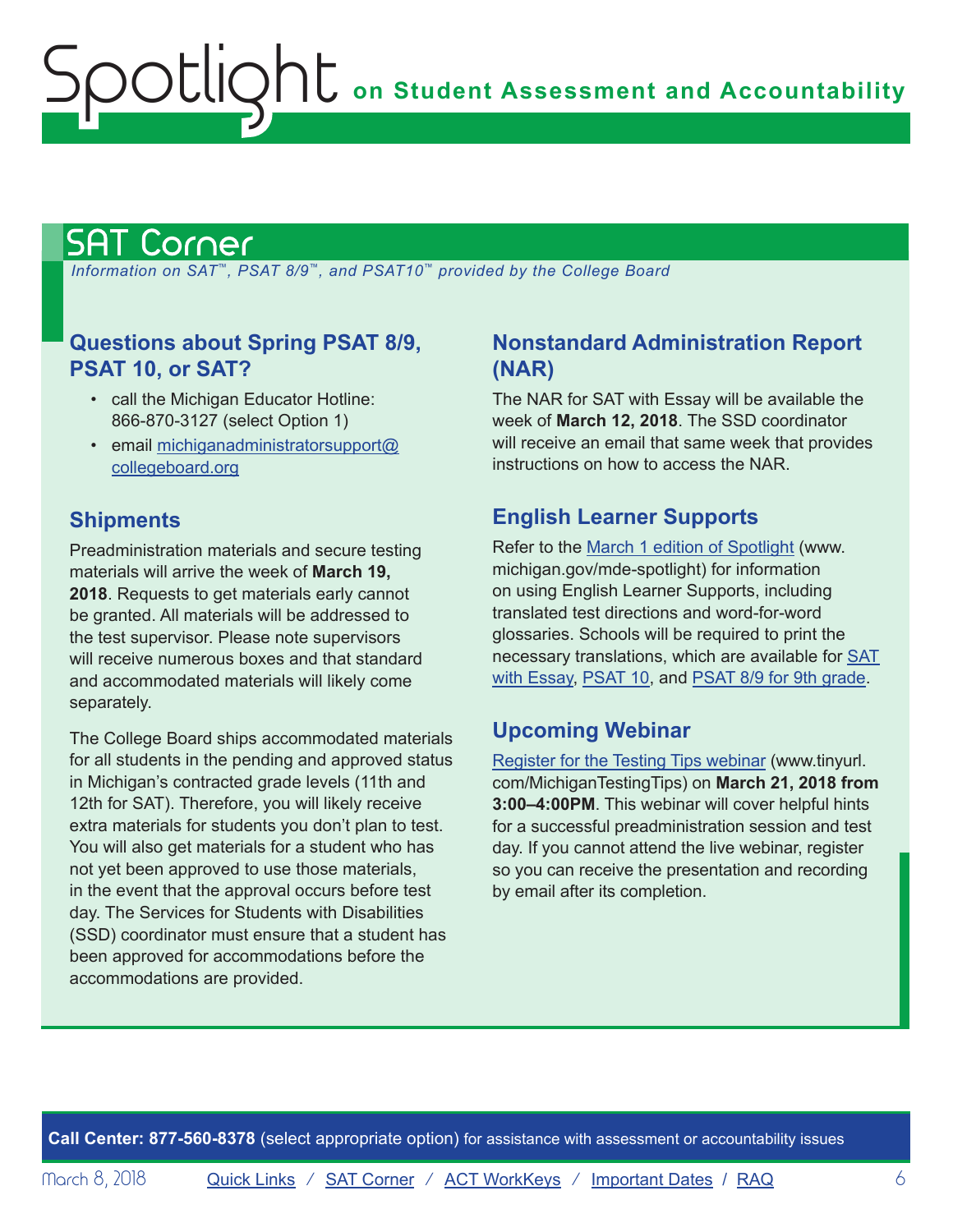<span id="page-6-1"></span><span id="page-6-0"></span>**ACT** 

Information on ACT WorkKeys<sup>®</sup> provided by the ACT<sup>®</sup>.

## **ACT WorkKeys: Preparing for the Test Administration**

In last week's Spotlight article, we shared information about ACT WorkKeys testing staff requirements. This week's article will focus on receiving your initial ACT WorkKeys test materials, placing orders for additional test materials, test security and facilities requirements, plus answer document preparation. Unless otherwise noted, all of the information in this article can readily be found in the [ACT WorkKeys Administration Manual](http://www.act.org/content/dam/act/secured/documents/pdfs/WK-Admin-SD-Std-Time-Paper-Secured.pdf), located on the [ACT hosted website](http://www.act.org/stateanddistrict/michigan) ([http://www.act.org/](http://www.act.org/stateanddistrict/michigan) [stateanddistrict/michigan](http://www.act.org/stateanddistrict/michigan)) in the **Preparation** stage.

## **ACT WorkKeys Test Administration Materials**

Non-secure and initial secure materials are combined into one shipment for the Spring 2018 administration. These materials, as well as any accommodated materials, are being shipped from ACT for distribution to schools in either the week of **March 12** or **March 19, 2018**, as selected on the Manage Participation screen in PearsonAccess<sup>next</sup>. FedEx tracking information will be available on the Material Order Summary Report page found under the Assessment Registration menu and Material Orders on the [OEAA Secure Site](http://www.michigan.gov/oeaa-secure) ([www. michigan.](http://www.michigan.gov/oeaa-secure) [gov/oeaa-secure\)](http://www.michigan.gov/oeaa-secure). The tracking information will be available beginning **March 12, 2018**.

The quantities of standard time ACT WorkKeys materials are based on your school's Pre-ID student counts pulled from the OEAA Secure

Site as of 5:00 PM on February 13, 2018, minus the accommodated counts entered on the Initial Material Order page.

To be sure your school has a sufficient supply of test materials for the April 11, 2018 test administration, check the materials as soon as you receive them using the guidelines found in the [ACT Test Coordinator Information Manual](https://www.act.org/content/dam/act/secured/documents/pdfs/state-district-test-coordinator-paper-test.pdf), located on the [ACT hosted website](http://www.act.org/stateanddistrict/michigan) ([http://www.act.org/](http://www.act.org/stateanddistrict/michigan) [stateanddistrict/michigan\)](http://www.act.org/stateanddistrict/michigan) in the **Preparation** stage..

After checking in your test materials, if the number of examinees scheduled to test exceeds the number of test materials received, you will need to order additional ACT WorkKeys materials through the **OEAA Secure Site** (www. michigan.gov/oeaa[secure\)](http://www.michigan.gov/oeaa-secure) beginning **Wednesday, March 21, 2018** through the following **Wednesday, March 28, 2018 at 5:00 PM ET**.

[Instructions for the Additional Material Order](http://www.michigan.gov/documents/mde/additional_material_order_quick_reference_554554_7.pdf) function can be found on the [Secure Site Training](http://www.michigan.gov/securesitetraining)  [web page](http://www.michigan.gov/securesitetraining) ([www.michigan.gov/securesitetraining](http://www.michigan.gov/securesitetraining)) under **Material Ordering**.

#### **Authorized Access**

Staff access to secure materials must be limited to only those activities necessary to prepare for test day, the test administration itself, and counting and packing materials for return to ACT. Access to test materials prior to test day is restricted to the test coordinator and substitute test coordinator. A designated staff member may assist with materials

*(Continued on next page)*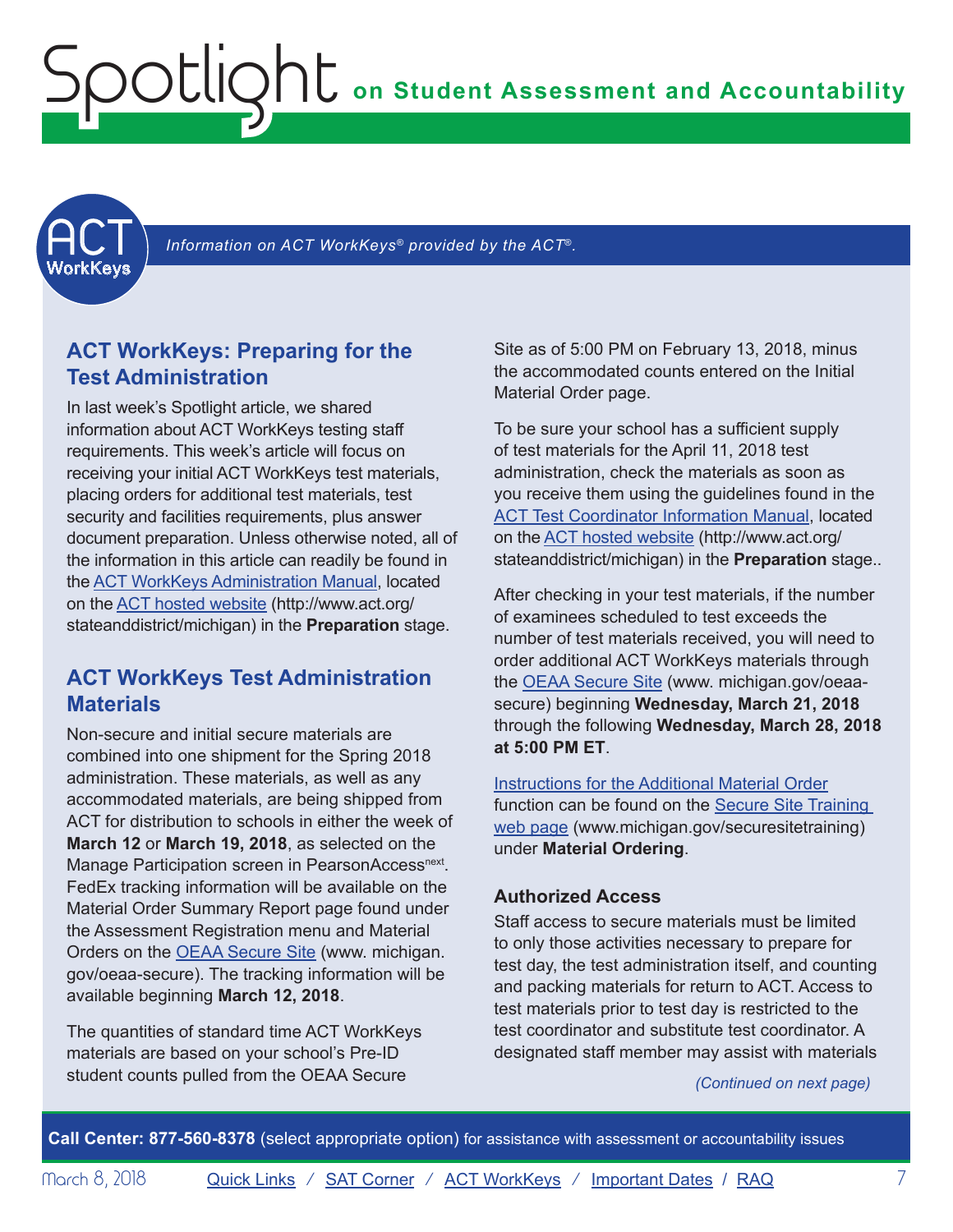if the test coordinator is present and if that individual does not have a relative or ward testing on test day. Do not permit unauthorized personnel to access the materials. Examinees and anyone who may test within the next 12 months are not permitted access to the materials.

### **Off-Site Testing and Transfer of Materials**

Some schools may need to utilize an alternative location for testing. Examples of off-site locations are community colleges, churches, banquet halls, or other high schools. You do not need approval to test at an off-site location. However, ACT requires you to provide information about the location on your test day administrative forms. Use only the test materials assigned to your school. If examinees test with materials that have been transferred from another school, the answer documents will NOT be scored.

## **Security of Test Materials**

Secure test materials include all ACT WorkKeys test booklets and all answer documents with examinee-identifying information (even if the examinee completed only the non-test portions or if only a barcode label was applied).

The test coordinator is responsible for the security of all test materials from the time the materials are delivered to the time they are returned. The test coordinator must protect the materials from damage, theft, loss, or conditions that could allow prior access to the tests.

ACT WorkKeys test booklets are copyrighted and cannot be photocopied, used for any purpose other than testing, or opened by any person other than the examinee on test day. Testing staff and examinees are prohibited from disclosing test

questions or response choices to anyone. Scores earned by examinees who may have had advance access to test content will be canceled. These scores will not be reported to examinees and will be ineligible for career readiness certificates.

## **In the Event of a Security Breach**

Call ACT immediately at 800-553-6244, ext. 2800, if any of the following occurs:

- any items are missing from your shipment
- you receive test booklets that do not match the serial numbers on your ACT WorkKeys packing slip
- any test booklet seals are broken at any time except by examinees as instructed on test day
- the cartons or materials appear to have been tampered with in any way
- a test booklet is lost, stolen, or otherwise missing (even if only temporarily) at any time
- you have reason to believe someone had unauthorized access to the materials
- a test booklet is discovered missing during testing – if this happens, do not permit examinees to leave without calling ACT for **instructions**

## **Secure Storage Before Testing**

After you have counted and checked the condition of all materials in your shipment, reseal the cartons with the provided tape and write your name across the seal. Lock them in secure storage. Protect the materials from damage, theft, loss, or from

*(Continued on next page)*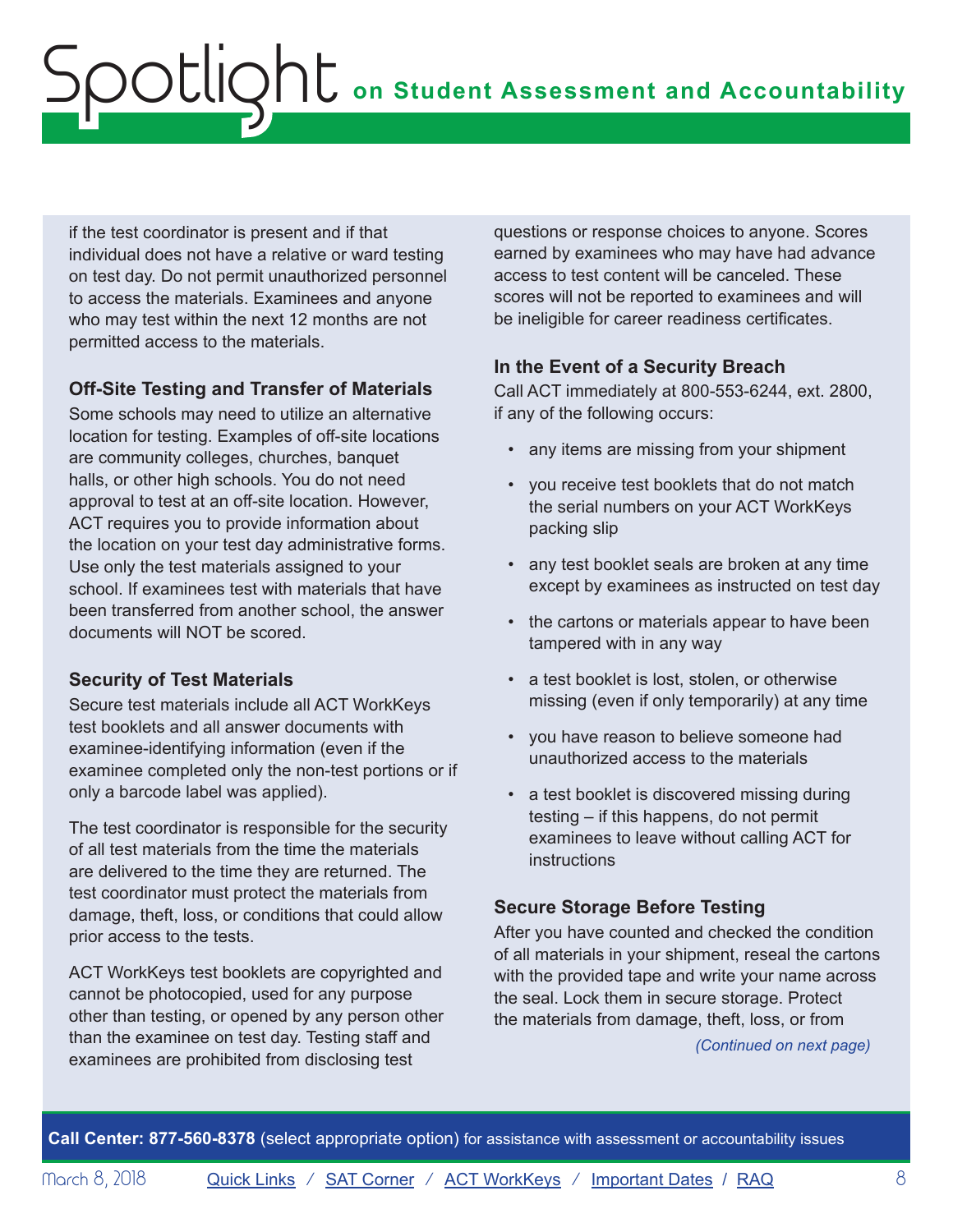any conditions that could allow prior access to or knowledge of the tests.

Materials must be kept inside a locked safe or vault to which only the test coordinator and substitute test coordinator have access. If a safe or vault is not available, materials may be stored inside a locked file cabinet or closet that is inside a locked room, with the following stipulations:

- Only the test coordinator and the substitute test coordinator may have access to the cabinet or closet. The cabinet or closet must have a built-in lock or a heavy-duty padlock. The keys must always be kept secure and should not be part of a master key system.
- The door to the room in which materials are stored must be kept locked when not in authorized use.
- The secure location must not be accessible through a window or a dropped ceiling.

### **Removal from Storage and Assignment to Rooms**

Before test day, sort booklets and other secure test materials for distribution to individual rooms, and then return them to locked storage until test day morning. Test booklets must be personally handed to room supervisors by the test coordinator.

The test coordinator and each room supervisor must record the number and sequence(s) of test booklets received by the room supervisor, initialing the "Before Testing" section on the Test Room Report. After the test, test booklet counts must also be reconciled and initialed using the "Returned After Testing" section on the same form.

## **ACT WorkKeys Testing Facility Requirements**

The ACT WorkKeys test coordinator must select the test site and reserve rooms for administration of the test. Test sites and rooms must meet several requirements to help ensure a fair and secure test environment.

Be sure to select facilities that:

- allow testing staff to control access to the testing areas
- have a phone that staff can use on test day

You may also want to have:

• a room to use as test-day headquarters for staff and materials

When selecting test rooms, be sure to select rooms that:

- can be reserved to allow time for the entire test session, plus any potential delays
- can be rearranged, if needed, to meet testing requirements
- are quiet and as free as possible from potential distractions
- have good lighting, temperature, and ventilation
- have convenient and adequate access to restrooms

ACT WorkKeys test coordinators should avoid rooms with multiple levels or graduated seating unless you have no alternative, as these types of rooms make security more difficult.

#### *(Continued on next page)*

**Call Center: 877-560-8378** (select appropriate option) for assistance with assessment or accountability issues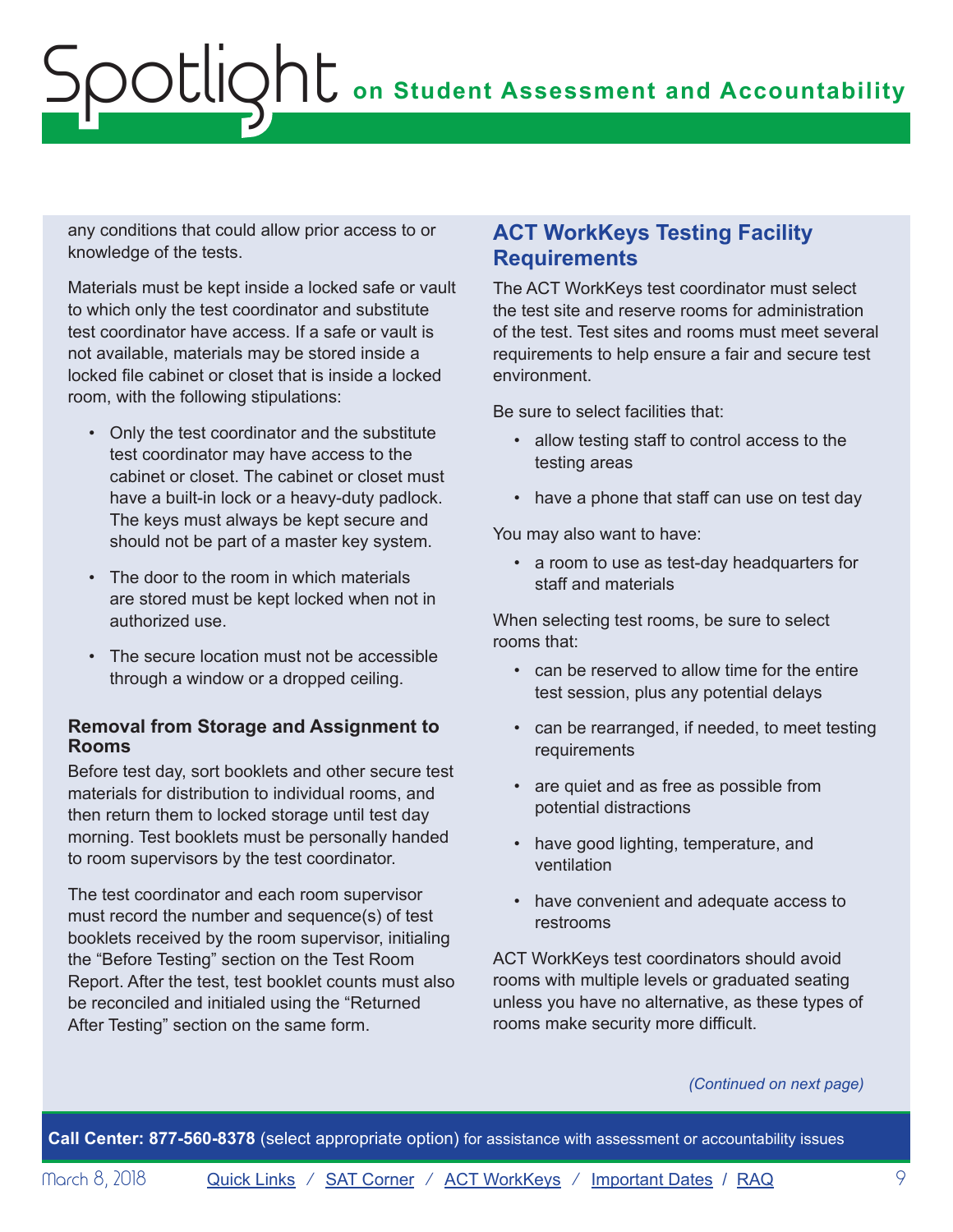## **ACT WorkKeys Answer Document Preparation**

There are several steps needed to prepare the answer documents prior to testing day. These activities must be completed prior to test day or it will be considered a misadministration and scores may be canceled.

### **Apply Barcode Labels to Answer Documents**

For each examinee, school staff must apply the Pre-ID barcode label on page 4 of the answer documents in the shaded area. All answer documents must have a Pre-ID label, no exceptions! Apply the labels right-to-left to ensure the timing tracks are not covered and processing is not delayed. Do not place the barcode label on the front page or in any other location on the answer document.



## **Block 18 – Reporting High School Code**

Do not complete block 18 – Reporting High School Code. Reports will be sent to the school where the examinee tested.

### **Block 26 – Local Use Items**

For each examinee, school staff must complete block 26 – Local Use Items, using the State Use Questions listed in the [Administration Supplement](https://www.act.org/content/dam/act/unsecured/documents/AdministrationSupplementWorkKeys-MI.pdf) received with your test materials and posted on the [ACT hosted website](http://www.act.org/stateanddistrict/michigan) [\(http://www.act.org/](http://www.act.org/stateanddistrict/michigan) [stateanddistrict/michigan\)](http://www.act.org/stateanddistrict/michigan) in the **Administration** stage. If the question does not apply to an individual examinee, you may leave it blank.

## **Completing the Demographic Information**

All examinees must complete the demographic and address information in blocks 1, 2, and 4 through 15. This must be completed prior to test day or it will be considered a misadministration and scores may be canceled.

## **Contacting ACT**

If you have questions, you may:

- 1. contact ACT via the [Contact Us web page](http://www.act.org/aap/state/contact.html) [\(www.act.org/aap/state/contact.html\)](www.act.org/aap/state/contact.html)
- 2. call ACT at 800-553-6244 9:30 AM – 6:00 PM ET
	- standard time: ext. 2800
	- accommodations: ext. 1788
- 3. email accommodations questions to [ACTStateAccoms@act.org](mailto:ACTStateAccoms%40act.org?subject=)

**Call Center: 877-560-8378** (select appropriate option) for assistance with assessment or accountability issues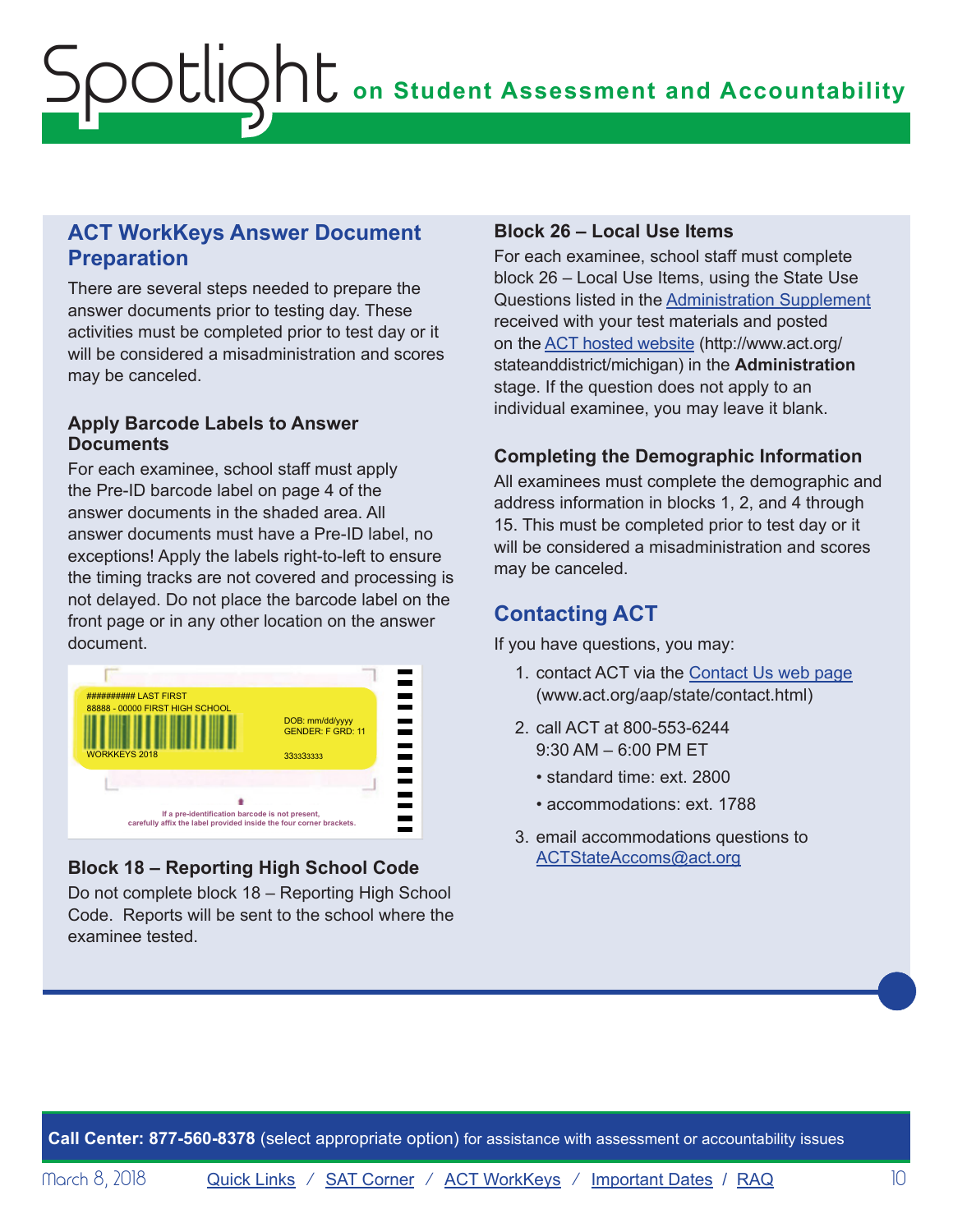## <span id="page-10-1"></span><span id="page-10-0"></span>**Important Dates**

## **Approaching Deadlines!**

### **Thursday, March 8, 2018 (closes at 11:59 PM):**

• **M-STEP, MI-Access,** and **Early Literacy & Mathematics Benchmark** Alternate INSIGHT Availability Request window **DEADLINE** for schools that hold regular instructional hours after 4:00 PM and plan to schedule test sessions that extend beyond 4:00 PM.

### **March 16, 2018:**

• **WIDA** Additional Material Orders **DEADLINE** in WIDA AMS

## **March 2018**

#### **Week of March 12 or 19, 2018:**

• Receive **ACT WorkKeys** test materials for the initial test day

#### **March 20, 2018, 3:30–4:30 PM:**

• **ACT WorkKeys** Q&A Session - pre-registration is required: act.ilinc.com/register/bwtkkjx

#### **March 21, 2018, 3:00–4:00 PM:**

• **College Board Testing Tips webinar** [Register](http://www.tinyurl.com/MichiganTestingTips) [for the Testing Tips webinar](http://www.tinyurl.com/MichiganTestingTips) ([www.tinyurl.com/](http://www.tinyurl.com/MichiganTestingTips) [MichiganTestingTips](http://www.tinyurl.com/MichiganTestingTips))

#### **March 21 – 28, 2018:**

• **SAT with Essay, ACT WorkKeys, PSAT 10,** and **PSAT 8/9 for 9th Grade** Additional Material Order Window for standard testing materials in the OEAA Secure Site

#### **Now – March 23, 2018:**

• **WIDA AMS** Test Setup Available

### **Now – May 22, 2018:**

• **M-STEP** and **MI-Access** Off-Site Test Administration Request window for individual students, such as homebound or expelled with service students – submit request [here](https://baameap.wufoo.com/forms/offsite-test-administration-request-spring-2018/) ([https://baameap.wufoo.com/forms/offsite-test](https://baameap.wufoo.com/forms/offsite-test-administration-request-spring-2018/)[administration-request-spring-2018/\)](https://baameap.wufoo.com/forms/offsite-test-administration-request-spring-2018/)

### **Now – March 23, 2018**

• **WIDA ACCESS for ELLs** and **WIDA Alternate ACCESS for ELLs** testing window

## **April 2018**

#### **April 3 – 24, 2018 (closes at noon):**

• **M-STEP–grades 5, 8, and 11** Additional Material Orders Window in the OEAA Secure Site

### **April 3 – May 22, 2018 (closes at noon):**

• **MI-Access–grades 3-8 and 11** Additional Material Orders Window in the OEAA Secure Site

#### **April 9 – May 4, 2018:**

• **M-STEP–grades 5, 8, and 11** Online Test Administration Window

#### **April 9 – May 25, 2018:**

• **MI-Access Alternate Assessments–grades 3-8 and 11** Test Administration Window

#### *(Continued on next page)*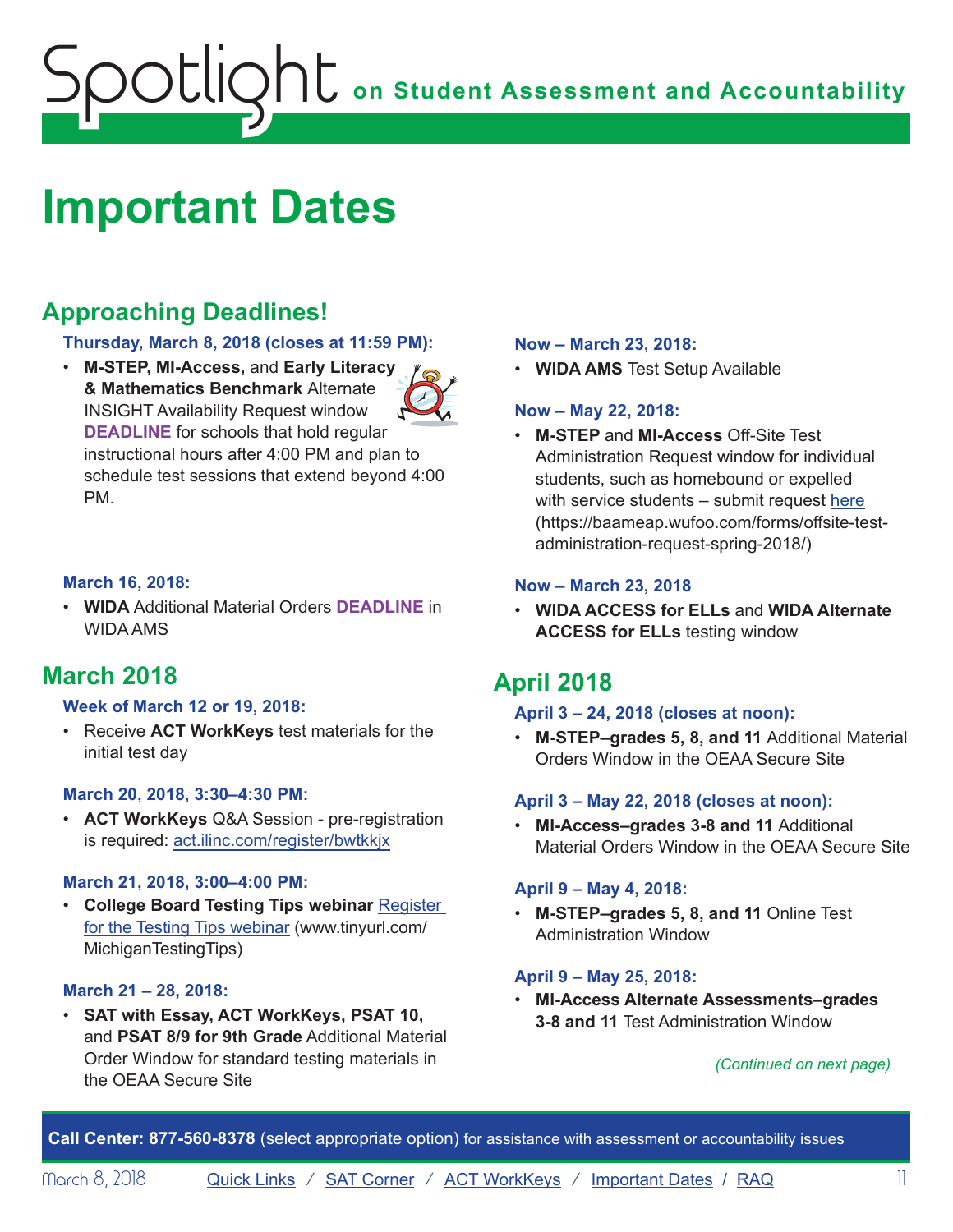### **April 10, 2018:**

• **SAT with Essay** Initial Test Day

### **April 10 and/or 11, 2018:**

• **PSAT for grades 9 and 10** Initial Test Dates

#### **April 10-12, 2018:**

• **SAT** Makeup Materials – order through College Board

### **April 11, 2018:**

• **ACT WorkKeys** Initial Test Day

### **April 11 - 12, 2018:**

• **ACT WorkKeys** Order makeup standard time and accommodated testing materials

#### **April 11 – 24, 2018:**

• **ACT WorkKeys** Accommodated test administration window

#### **April 24 – May 15, 2018 (closes at noon):**

• **M-STEP–grades 3, 4, 6, and 7** Additional Material Orders Window in the OEAA Secure Site

#### **April 25, 2018:**

• **ACT WorkKeys** Makeup standard time test administration

#### **April 11 – 24, 2018:**

• **ACT WorkKeys** Makeup accommodated test administration window

#### **April 30 – May 25, 2018:**

• **M-STEP–grades 3, 4, 6 and 7** Online Test Administration Window